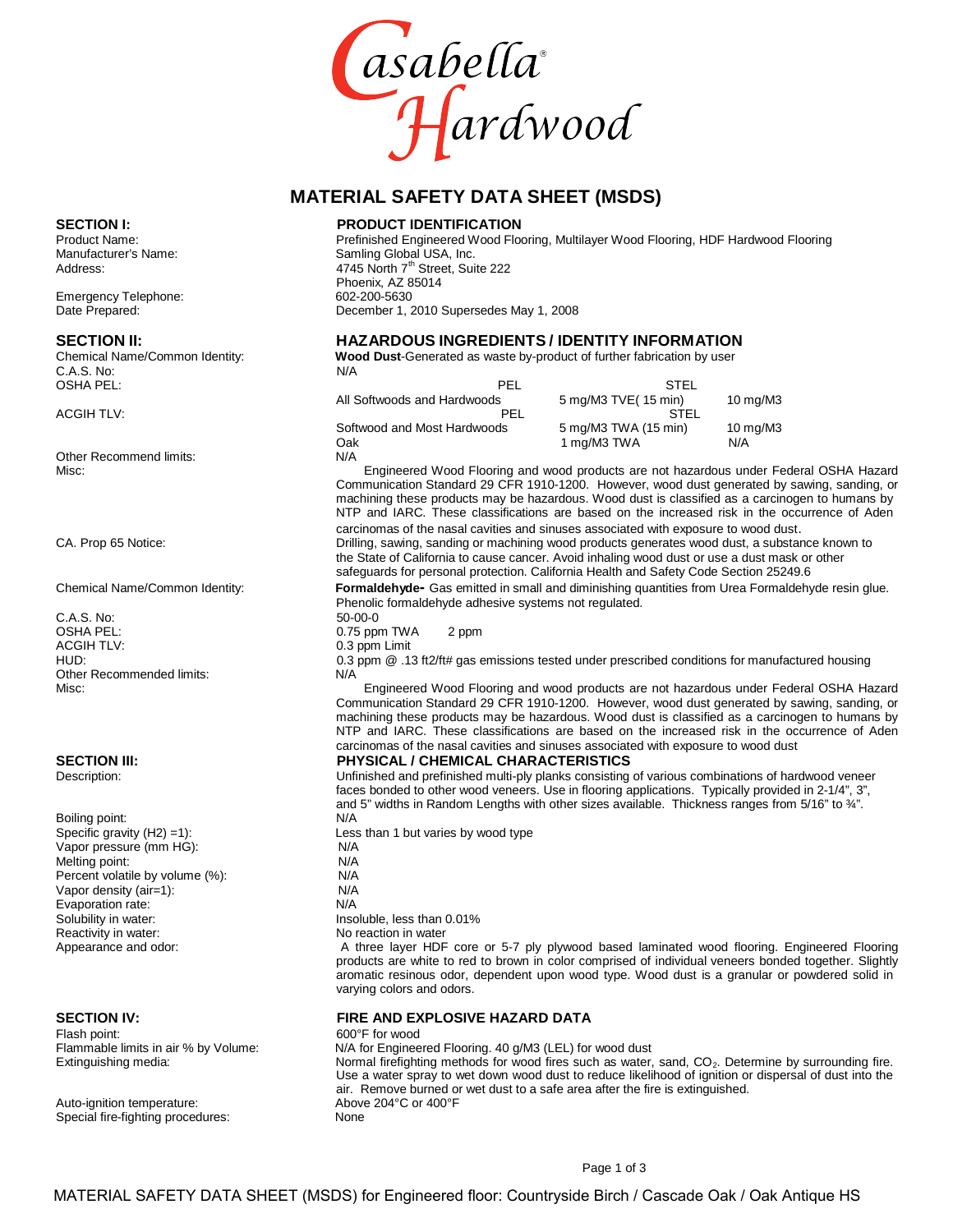

### **MATERIAL SAFETY DATA SHEET (MSDS)**

Stability:<br>
Stable under normal conditions<br>
Conditions to avoid:<br>
Stability:<br>
High temperatures and high RH

Hazardous Polymenzitation:

Route of entry: <br>
Health hazard (Acute/Chronic): 
<br>
Respiratory ca

Carcinogenicity:

Medical conditions generally aggravated

Emergency and First Aid Procedure

Steps to be taken in case material<br>is released or spilled:

Eye protection:<br>
Other protective clothing or equipment:<br>
Recommend clean work clothing to reduce

Unusual fire and explosion hazards: Engineered Flooring does not present an explosion hazard. Wood dust is a strong to severe explosion hazard if a dust cloud contacts an ignition source. Partially burned wood dust is hazardous if disposed in air.

# **SECTION V: REACTIVITY DATA**<br>
Stability: Stability: Stability: Stability:

High temperatures and high RH increase amount of formaldehyde emissions. Incompatibility: Composition: Coxidizing agents and drying oils. Avoid open flames. Product may ignite at temperatures over 400°F<br>Hazardous Decomposition: Fritating and toxic fumes and gases including CO, CO2, organic acid Irritating and toxic fumes and gases including CO, CO2, organic acids, terpenes, and poly cyclic aromatic hydrocarbons.

Storage: Wood dust is extremely combustible so store in a cool, dry place away from ignition sources. Provide adequate ventilation.

# **SECTION VI: HEALTH HAZARD DATA**<br> **Route of entry: Health Alternation State** Inhalation, skin.

Respiratory causing sneezing and or breathing problems. Preexisting respiratory disorders may be aggravated by exposure. In the form of a skin irritant causing itching and in rare cases stronger allergic reactions such as painful rashes.

NTP<br>
1ARC Monographs<br>
1ARC Monographs<br>
29 Yes, as wood dust and formaldehyde IARC Monographs The Mass of the Yes, as wood dust and formaldehyde<br>
OSHA regulated The Mo as wood dust. Yes as formaldehy No as wood dust. Yes as formaldehyde

Signs and symptoms of exposure: Wood dust may cause nasal dryness, irritations, coughing and sinustatsos. Avoid prolonged or repeated breathing of wood dust in the air. Repeated exposure can produce allergic responses in sensitive individuals such as dermatitis, asthma or bronchitis.

by exposure: Certain wood species are known to cause skin, eye, and URT irritation, along with allergic response and asthma. (See list)

> Formaldehyde and wood dust may cause nasal dryness and /or irritation. Wood dust may cause unpleasant deposit/obstruction in nasal passages resulting in dryness of the nose, causing dry cough and headaches. Both may aggravate preexisting respiratory conditions orallergies. Keep warm and at rest. Remove to fresh air; get medical help if persistent irritation, severe coughing or breathing difficulty occurs.

Eyes Gaseous formaldehyde may cause temporary irritation or burning sensation. Wood dust may cause mechanical irritation. Or allergic contact dermatitis. Flush with clean fresh water, holding the eyelids apart or to get medical attention if irritation persists.

Skin Both formaldehyde or wood dust may cause skin irritation and allergic contact dermatitis. Remove contaminated clothing. Wash skin thoroughly with soap and clean water or use appropriate skin cleaner. Do not use solvents or thinners. If a rash or dermatitis occurs, get medical advice before returning to work where wood dust is present. If a splinter enters the skin remove with tweezers. Ingestion Not applicable.

### **SECTION VII: PRECAUTIONS for SAFE HANDLING and USE (SPILL, LEAK, STORE, DISPOSAL)**

Sweep up or vacuum up spills for recovery or disposal. Avoid creating dusty conditions. Provide good ventilation.

Waste disposal method: Dispose of in accordance with Federal, State, and Local Waste Disposal Regulations.

Dry land disposal or incineration. Precautions to be taken in handling: Avoid hot, humid storage or contact with drying oils to avoid spontaneous combustion. Do not store burnt or scorched wood dust. Follow good hygienic practices and housekeeping practices. Clean up areas where wood dust settles to avoid accumulation of combustible material. Other precautions: If power tools are used, they should be equipped with a dust collector.

# **SECTION VIII: EXPOSURE CONTROL / PERSONAL PROTECTION**

Respiratory protection: <br> Approved mask, goggles, or dust respirator under dusty conditions or specie of wood.<br> For formaldehyde pprovide adequate ventilation and exhaust to keep airborne contam For formaldehyde pprovide adequate ventilation and exhaust to keep airborne contaminant concentration levels below the OSHA PELs, and to reduce the possible buildup of formaldehyde gas, particularly when high temperatures and relative humidity occur. For wood dust observe the same ventilation as indicated for formaldehyde. Avoid dusty conditions. Due to the explosiveness of wood dust when suspended in air, precautions should be taken to prevent sparks in ignition equipment. Recommend use of enclosed motors. Protective gloves:<br>
Eye protection: 
Soggles or safety glasses recommended.<br>
Goggles or safety glasses recommended. Recommend clean work clothing to reduce exposure of skin to wood dust.

Page 2 of 3